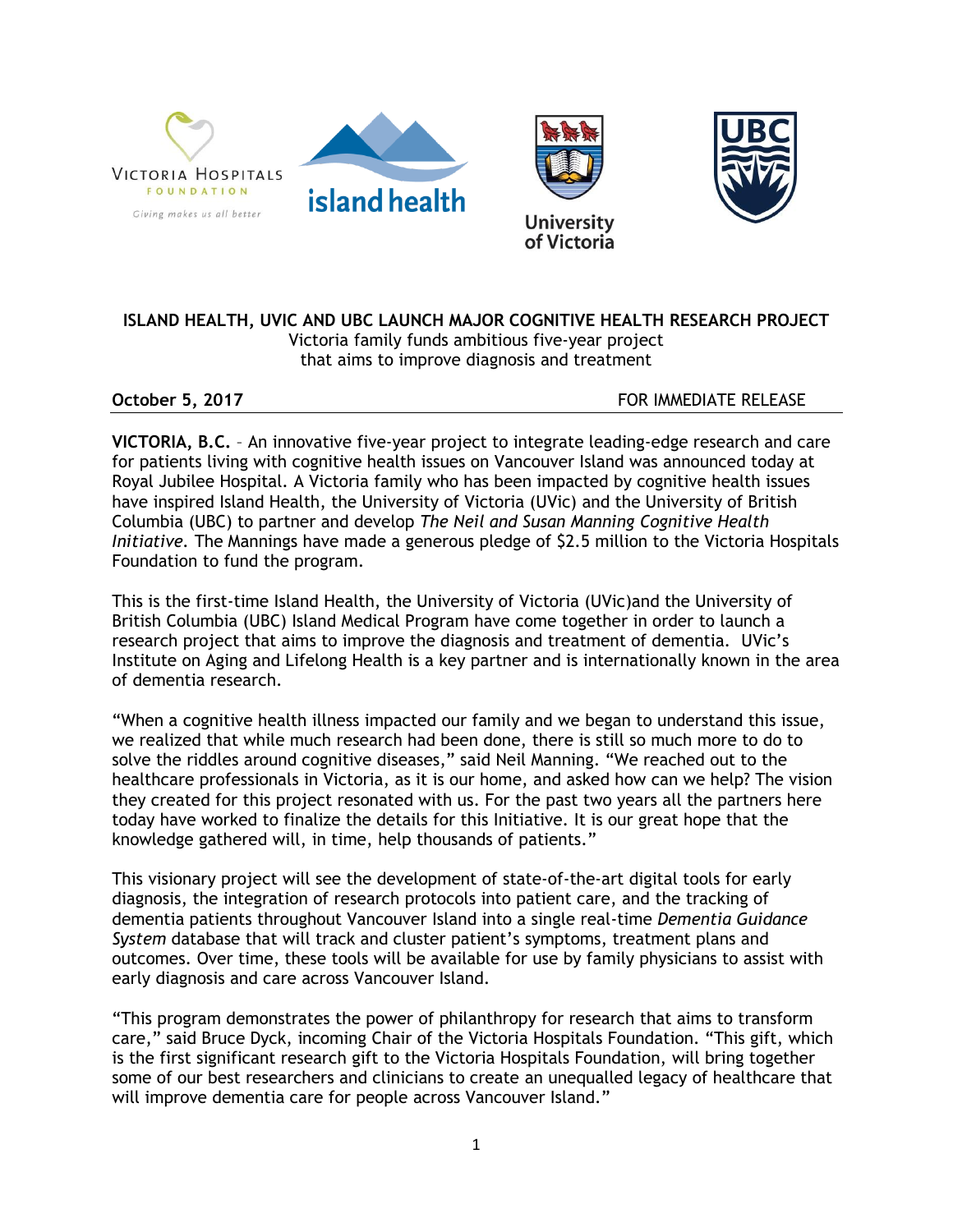For Island Health, there is a compelling need to learn more about this complex and devastating illness, and how best to help patients and their families. In addition to having a high population of older adults, Vancouver Island is experiencing a "rising tide" of dementia, with many types of dementia and advanced and complex cases. Fortunately, the family physicians, clinics, hospitals and community care services that treat patients with cognitive health issues all operate under a single health authority (Island Health) creating an ideal environment in which to conduct clinical and health services research.

"If you have had a family member impacted by a cognitive health issue you know how devastating the diagnosis can be," said Leah Hollins, Board Chair of Island Health. "As this program unfolds, clinicians from Island Health and researchers from UVic will design and run a collection of cognitive health disorder studies. They will also engage medical professionals, giving them the opportunity to conduct research with their patients and deliver quality care simultaneously."

The project will also aim to expand clinical trial opportunities for patients with dementia, including studies of investigational new drugs otherwise not currently available to patients on the Island.

"This donation creates an exceptional opportunity to advance health research collaborations on Vancouver Island, and represents the way of the future for research partnerships," said Professor Jamie Cassels, President of UVic. "The initiative announced today will see University of Victoria researchers, Island medical professionals, and Island Medical Program educators and students working together as teams on cognitive health research. These teams will strive to incorporate their learning into practice so that those living with a cognitive health disorder can see the benefit of this research much more rapidly."

Dr. Bruce Wright, UBC's Regional Associate Dean for the Island Medical Program added, "Physicians who have clinical appointments with UBC's Island Medical Program will be some of the first to be equipped with leading-edge clinical tools through this Initiative. This will build Island Health's capacity in the area of cognitive health while providing a best practice platform to educate the next generation of healthcare providers located on the Island."

- 30 -

## **About the Victoria Hospitals Foundation**

The Victoria Hospitals Foundation works in partnership with Island Health to enable donations to Vancouver Island's two largest and most comprehensive hospitals: the Royal Jubilee and the Victoria General. Last year, we raised more than \$7 million for urgently needed medical equipment and special projects that help these two hospitals provide care to all 765,000 residents of Vancouver Island. Since 1989, the Victoria Hospitals Foundation has raised over \$128 million to benefit our hospitals.

## **About Island Health:**

Island Health, one of seven health jurisdictions in British Columbia, provides health care and support services to more than 765,000 people on Vancouver Island, the islands in the Salish Sea and the Johnstone Strait, and mainland communities north of Powell River. With more than 20,000 staff, 1,900 physician partners, 6,000 volunteers, and the dedicated support of foundations and auxiliaries, Island Health delivers a broad range of health services, including: public health services, primary health care, home and community care, mental health and